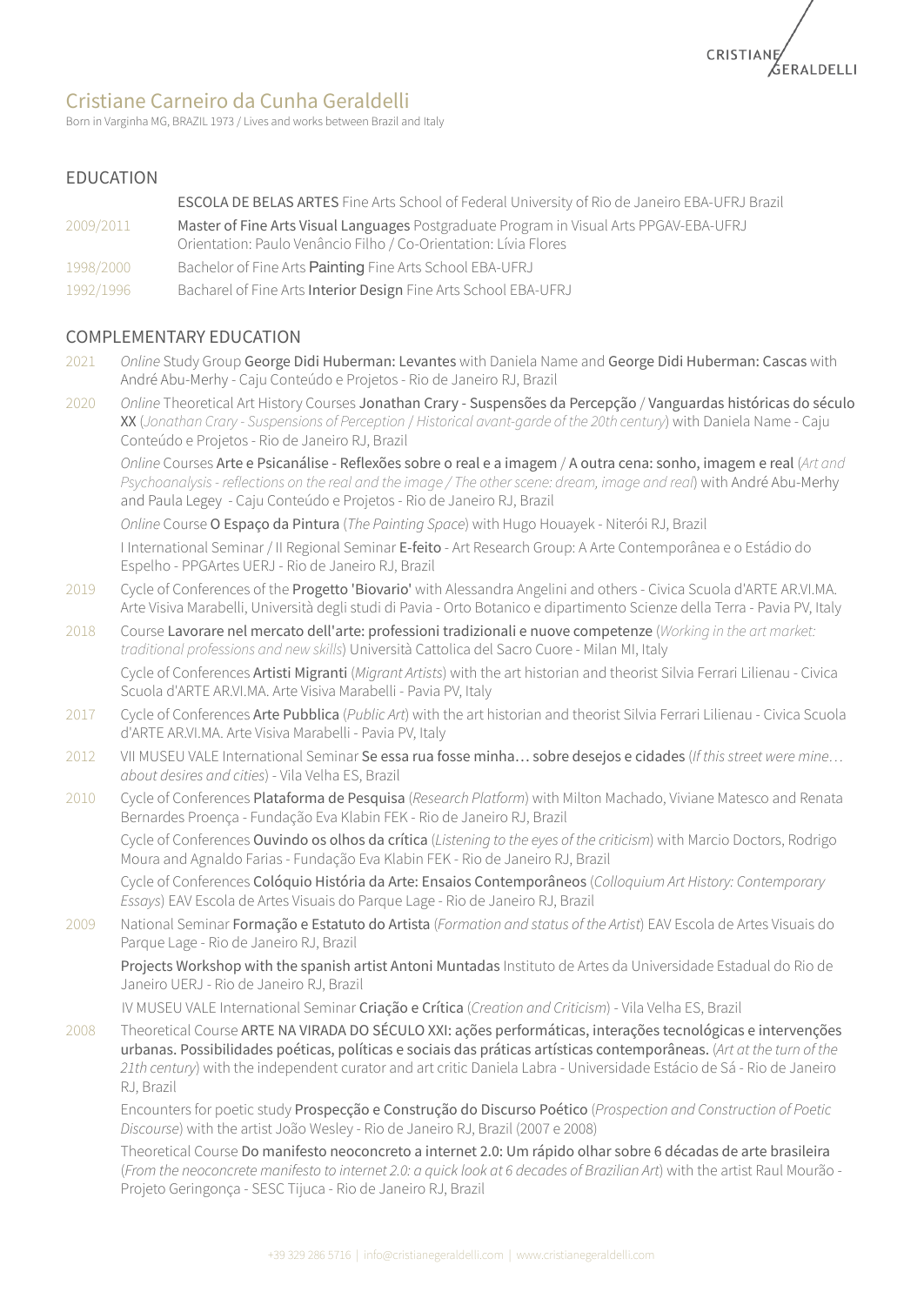

III MUSEU VALE International Seminar ... e para que poetas em tempos indigentes? (*... and for what poetsin destitute times?*) - Vila Velha ES, Brazil

2007 Encounters for poetic study Análise e inserção na produção contemporânea (*Analysis and insertion in contemporary production*) with the Italian-Brazilian artist Iole de Freitas - EAV Escola de Artes Visuais do Parque Lage - Rio de Janeiro RJ, Brazil (from 2004 to 2007)

Theoretical Course and Workshop O Espaço Urbano na Arte e a Arte no Espaço Urbano (*The Urban Space in the Art and The Art in the Urban Space*) with the artist Felipe Barbosa - Projeto Geringonça - SESC Tijuca - Rio de Janeiro RJ, Brazil

Theoretical Course Arte e Cultura no Brasil (*Art and Culture in Brazil*) with art critics Paulo Sérgio Duarte, Felipe Scovino and Frederico Coelho - Universidade Candido Mendes - Rio de Janeiro RJ, Brazil

Theoretical Course Conceitos de História da Arte (Art History Concepts) with the art critic Paulo Sérgio Duarte - Universidade Candido Mendes - Rio de Janeiro RJ, Brazil

Workshop Linhas de horizonte: entre o corpo, o espaço e o olhar (*Horizon Lines: between the body, the space and the gaze*) with the artist Edith Derdyk - Cunha SP, Brazil

2006 Seminar/Travel Dynamic Encounters Bienal III with Charles Watson and the art critic Fernando Cocchiarale - 27<sup>a</sup> Bienal de São Paulo - Sao Paulo SP, Brazil

I MUSEU VALE International Seminar Arte no pensamento (*Art in thought*) - Vila Velha ES, Brazil

Theoretical Course Expansão do Campo de Atuação da Arte Contemporânea (*Expansion of the Contemporary Art Field*) with the art critic Glória Ferreira - Universidade Estácio de Sá - Rio de Janeiro RJ, Brazil

- 1997 Basic Course Affresco and Restauro Pittorico (*Fresco and Pictorial Restoration*)- Istituto d'Arte di Firenze Lorenzo de Medici - Firenze FI, Italy
- 1996 Basic Photography Course SESC Tijuca Rio de Janeiro RJ, Brazil

# SOLO EXHIBITIONS

- 2019 L'Illusione di Orfeo Cristiane Geraldelli *Photographs* (*The Illusion of Orpheus*) curated by Giulia Marinoni Marabelli Galleria FORMAPRIMA - Pavia PV, Italy
- 2011 Sublime-se: Um de cada vez (*Sublime yourself: one at a time*) Galpão PÓS-EBA Escola de Belas Artes PPGAV-EBA-UFRJ - Rio de Janeiro RJ, Brazil
- 2010 SPA prático prático Galpão PÓS-EBA Escola de Belas Artes PPGAV-EBA-UFRJ Rio de Janeiro RJ, Brazil

#### SELECTED GROUP EXHIBITIONS

- 2019 i RACCONTI della carta (*Paper Stories*) curated by Giulia Marinoni Marabelli Galleria FORMAPRIMA Pavia PV, Italy L'Illusione di Orfeo (*The Illusion of Orpheus*) - Exhibition of the project of the artist's book by Cristiane Geraldelli and Francesca Castelvedere - Libreria IL DELFINO - Pavia PV, Italy
- 2016 Participation in the project Ação urbana LUGAR *em Firenze* by Tom Lisboa [//link](https://www.instagram.com/p/BLZnlFnAS5-/)
- 2015 Participation in the project Ação urbana LUGAR *em Pavia* e *em Milano* by Tom Lisboa [//link](https://www.instagram.com/p/_H7RCuJrDE/) Pavia //link [Milano](https://www.instagram.com/p/_H77qpJrEP/)
- 2013 Mirante (*Lookout*) curated by Daniela Name MUV Gallery Rio de Janeiro RJ, Brazil
- 2010 OCUPAÇÃO/INTERVENÇÃO Diálogos Contemporâneos com o acervo do Museu D. João VI Escola de Belas Artes EBA-UFRJ - Rio de Janeiro RJ, Brazil

[DES]limites da ARTE: *reencantamentos, impurezas e multiplicidades* Parque das Ruínas - Rio de Janeiro RJ, Brazil

- 2009 Ativação do Espaço Galpão PÓS-EBA Escola de Belas Artes PPGAV-EBA-UFRJ Rio de Janeiro RJ, Brazil CLUBE NAVAL: Ocupação em lugar de Estar CLUBE NAVAL - Rio de Janeiro RJ, Brazil reiniciAções Galpão PÓS-EBA - Escola de Belas Artes PPGAV-EBA-UFRJ - Rio de Janeiro RJ, Brazil Participation in the project Ação urbana LUGAR *em Copacabana* by Tom Lisboa - Rio de Janeiro RJ, Brazil [//link](https://www.sintomnizado.com.br/lugarrio.htm) VAZIO off Bienal in the project ALUGA-SE by Luciano Mariussi - Galeria Laura Marsiaj anexo - Rio de Janeiro RJ, Brazil Participation in the project ALUGA-SE by Luciano Mariussi - Galeria Laura Marsiaj anexo - Rio de Janeiro RJ, Brazil
- 2008 1º Salão de Artes Plásticas de Petrópolis Centro de Cultura Raul de Leoni Petrópolis RJ, Brazil MOVI.art exposição Centro de Movimento Deborah Colker - Rio de Janeiro RJ, Brazil Projeto Miragem: vi uma obra de arte, fiz uma obra de arte CONSULTÓRIO Galeria de Arte - Rio de Janeiro RJ, Brazil
- 2007 entre[ ]planos pinturas Galpão 21 Atelier Rio de Janeiro RJ, Brazil
- 2006 Acessos Possíveis 2006 curated by Iole de Freitas EAV Parque Lage Rio de Janeiro RJ, Brazil ZONA OCULTA - entre o público e o privado CEDIM RJ e SESC Nova Iguaçu - Rio de Janeiro RJ, Brazil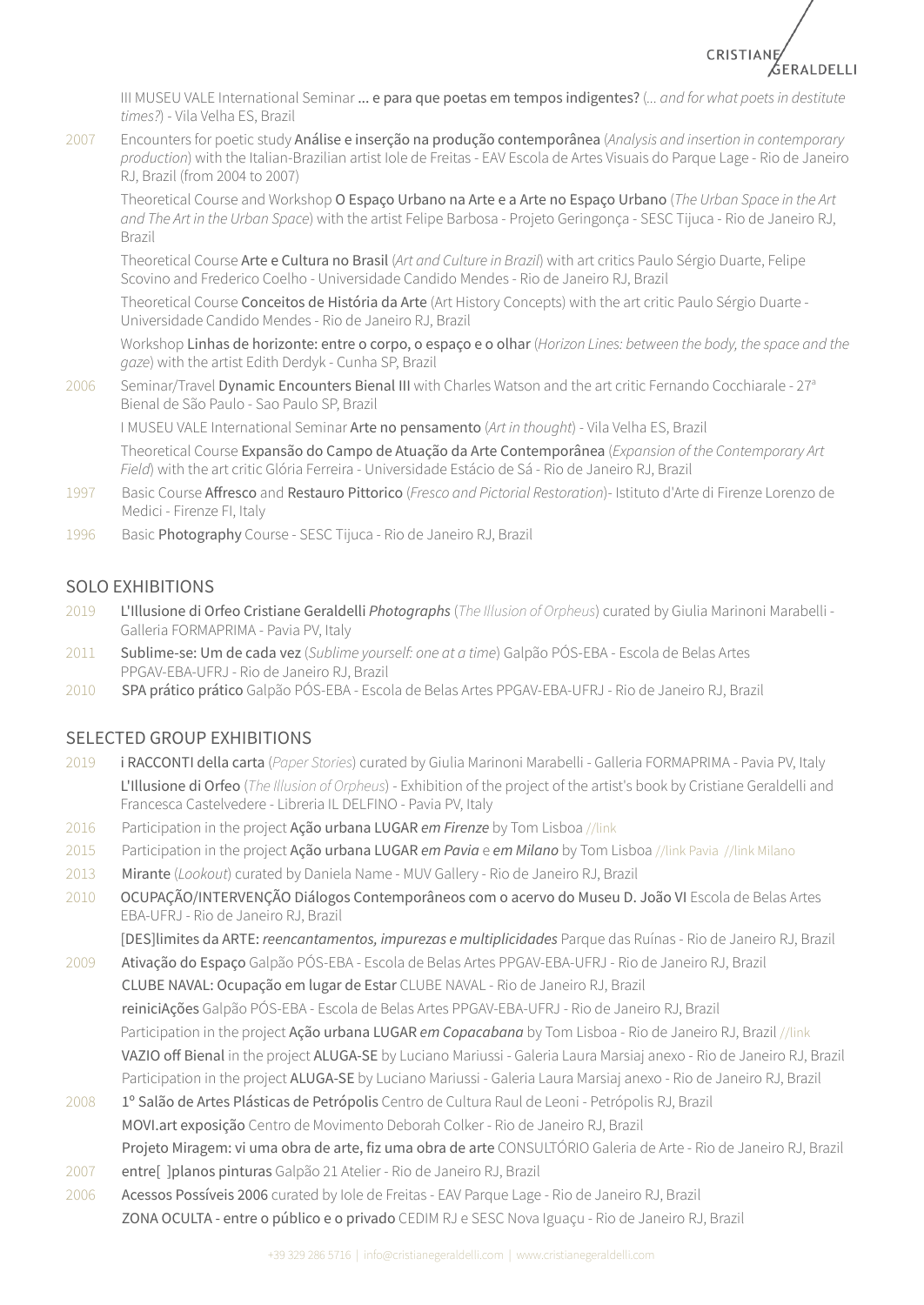CRISTIANE SERALDELLI

Imaginário Periférico Galeria 90 Arte Contemporânea - Rio de Janeiro RJ, Brazil

2005 Acessos Possíveis 2005 curated by Iole de Freitas - EAV Parque Lage - Rio de Janeiro RJ, Brazil Espaços de Contato curated by Iole de Freitas - EAV Parque Lage - Rio de Janeiro RJ, Brazil

#### ARTIST RESIDENCY

2019 ENDECAMERON 19 *Vedere città invisibili* (*See invisible cities*) Castello di Rocca Sinibalda - Rieti RI, Italy [//link](http://www.castelloroccasinibalda.it/progetti/endecameron2019/) [//linkportfolio](https://www.cristianegeraldelli.com/2021/05/18/endecameron19/)

#### AWARDS

- 2005 Arte no Muro Award *Rio: Cidade-Viva...Cidade-Vida* Panel (190 x 420 cm) Full scale printing on permanent exhibition at Casa de Saúde São José - Rio de Janeiro RJ, Brazil *The original painting panel was donated to the Escola de Belas Artes EBA-UFRJ*
- 2000 Special and Honorable Mention in the Gesto de Arte pela Vida Contest promoted by the Special Oncological Therapeutic Support Group of CSTO INCA - National Cancer Institute - Rio de Janeiro RJ, Brazil (1999 and 2000)
- 1999 EBA pinta o Hospital Universitário Clemente Fraga Filho Award (1º place) *Fábrica da Vida* Panel (200 x 450 cm) Cardiology Center - University Hospital of UFRJ - Rio de Janeiro RJ, Brazil

#### WORKS in PUBLIC and PRIVATE COLLECTIONS

Castello di Rocca Sinibalda Public Collection - Rieti RI, Itália Giulia Marinoni Marabelli Private Collection - Pavia PV, Itália ESCOLA DE BELAS ARTES Fine Arts School of Federal University of Rio de Janeiro EBA-UFRJ, Brasil Casa de Saúde São José Rio de Janeiro RJ, Brasil CSTO INCA Instituto Nacional do Câncer - Rio de Janeiro RJ, Brasil

## SEMINARS, CONFERENCES and STUDY GROUPS

- 2020/21 Study Groups *online* LEITURAS CRUZADAS e ESTRATÉGIAS SENSÍVEIS with brazilian artists and curators
- 2018 Seminar Il corpo come strumento nell'arte delle donne: sguardi a confronto tra Europa, Stati Uniti e Brasile (*The body as an instrument in women's art: looksin confrontation between Europe, United States and Brazil*) Galeria FORMAPRIMA - Pavia PV, Italy
- 2011 Conference Design de Interiores Acessível Universidade Cândido Mendes Ipanema Rio de Janeiro RJ, Brazil
- 2010 Conference Alguns diálogos entre produção contemporânea e acervos de museus / lugares I Seminário do Museu D. João VI e I Encontro de História da Arte - Escola de Belas Artes EBA UFRJ - Rio de Janeiro RJ, Brazil

Conference Sublime-se Cycle of Lectures - Escola de Belas Artes PPGAV-EBA-UFRJ - Rio de Janeiro RJ, Brazil

- 2009 Conference Monumento Sublime Projects Workshop with the spanish artist Antoni Muntadas Instituto de Artes da Universidade Estadual do Rio de Janeiro UERJ - Rio de Janeiro RJ, Brazil
- 2008 Conference A empregabilidade da obra de arte no trabalho do Designer de Interiores Associação Brasileira de Designers de Interiores ABD RJ - Rio de Janeiro RJ, Brazil

#### TEXTS and CURATED EXHIBITIONS

- 2021 Text for the solo exhibition by Márcia Clayton BORDERLINE BERMONDSEY Project Space Gallery London, UK
- 2019 Curatorship and text of the solo exhibition by Sonia Wysard MERGULHOS Centro Cultural da Justiça Federal Rio de Janeiro RJ, Brasil
- 2018 Text for the solo exhibition by Célia Cotrim O Céu, a Terra e a Escuta Espaço MárciaXClayton Rio de Janeiro RJ, Brasil Curatorship and text of the solo exhibition by Sonia Wysard LIMITE VISÍVEL Galeria de Arte da UFF - Niterói RJ, Brasil
- 2007 Curatorship and text of the exhibition entre[ ]planos pinturas Galpão 21 Atelier Rio de Janeiro RJ, Brasil

# PROJECTS, EVENTS and CO-CURATED EXHIBITIONS

- 2013 Graphic Design of the individual exhibition Mariana Manhães EVENTO Paço Imperial Rio de Janeiro RJ, Brazil
- 2010 Project, exhibition and catalogue OCUPAÇÃO/INTERVENÇÃO Diálogos Contemporâneos com o acervo do Museu D.JoãoVI Escola de Belas Artes PPGAV-EBA-UFRJ - Rio de Janeiro RJ, Brazil [//link](http://www.issuu.com/cristianegeraldelli/docs/impresso_museu_web)
- 2009 Project, exhibition, catalogue and blog CLUBE NAVAL: Ocupação em lugar de Estar Rio de Janeiro RJ, Brazil [//link](http://www.ateterritoriodeartistas.blogspot.it/)